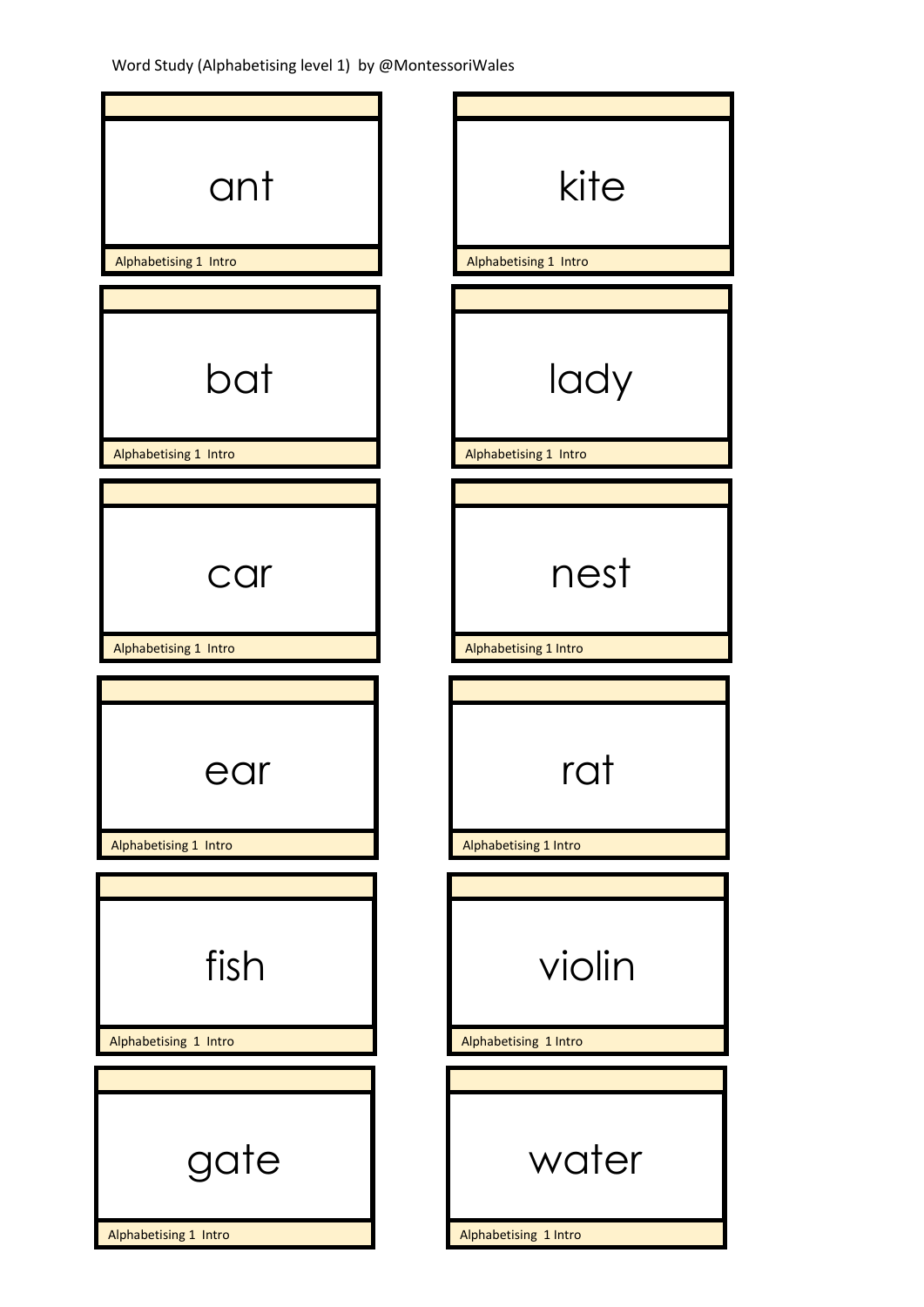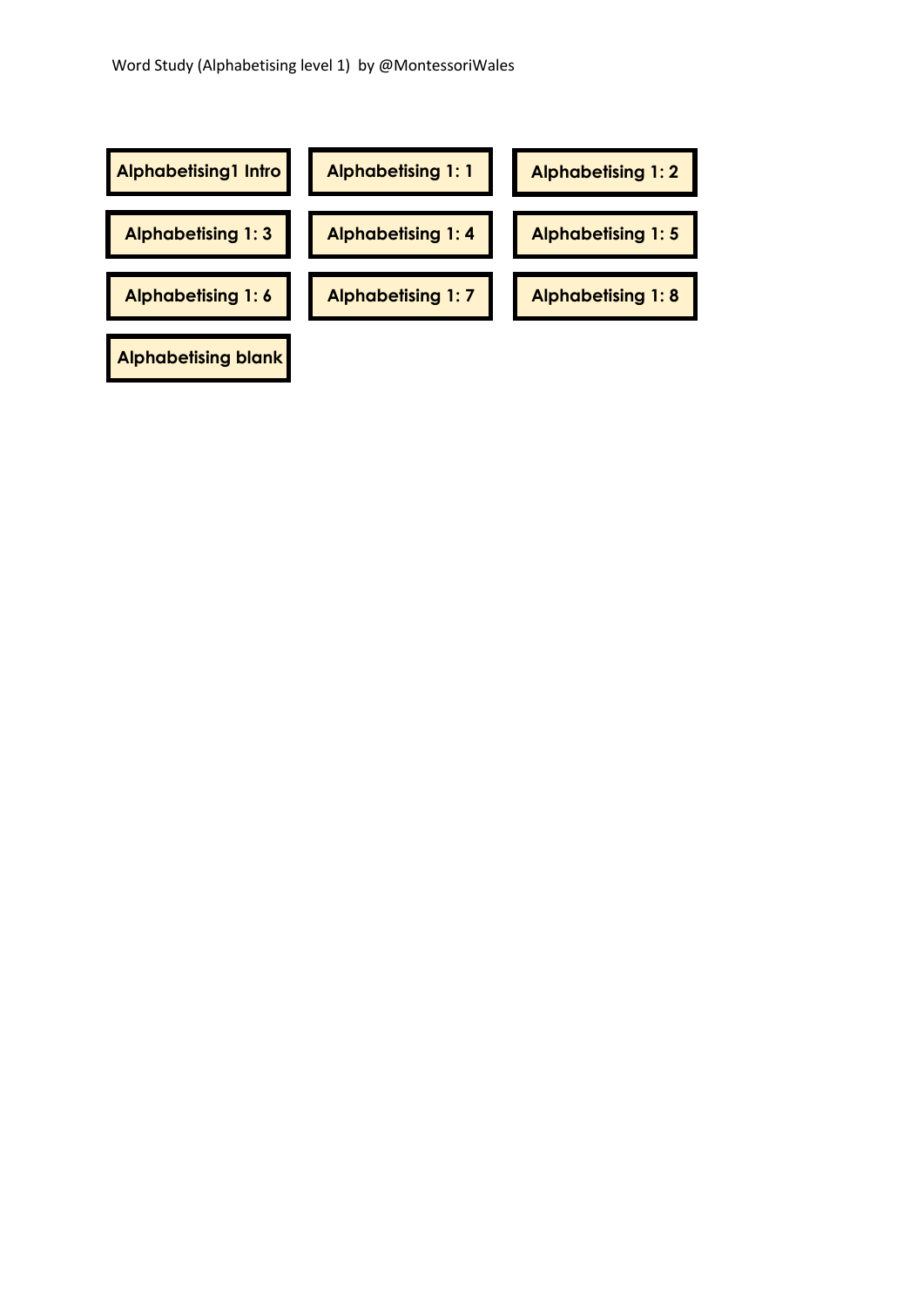| basket<br>Alphabetising 1:1  | mouse<br>Alphabetising 1:1     |
|------------------------------|--------------------------------|
|                              |                                |
| cat<br>Alphabetising 1:1     | orange<br>Alphabetising 1:1    |
|                              |                                |
| door<br>Alphabetising 1:1    | penny<br>Alphabetising 1:1     |
|                              |                                |
| giraffe<br>Alphabetising 1:1 | shoe<br>Alphabetising 1:1      |
|                              |                                |
| horse                        | tea                            |
| Alphabetising 1:1            | Alphabetising 1:1              |
|                              |                                |
| lace<br>Alphabetising 1:1    | yesterday<br>Alphabetising 1:1 |
|                              |                                |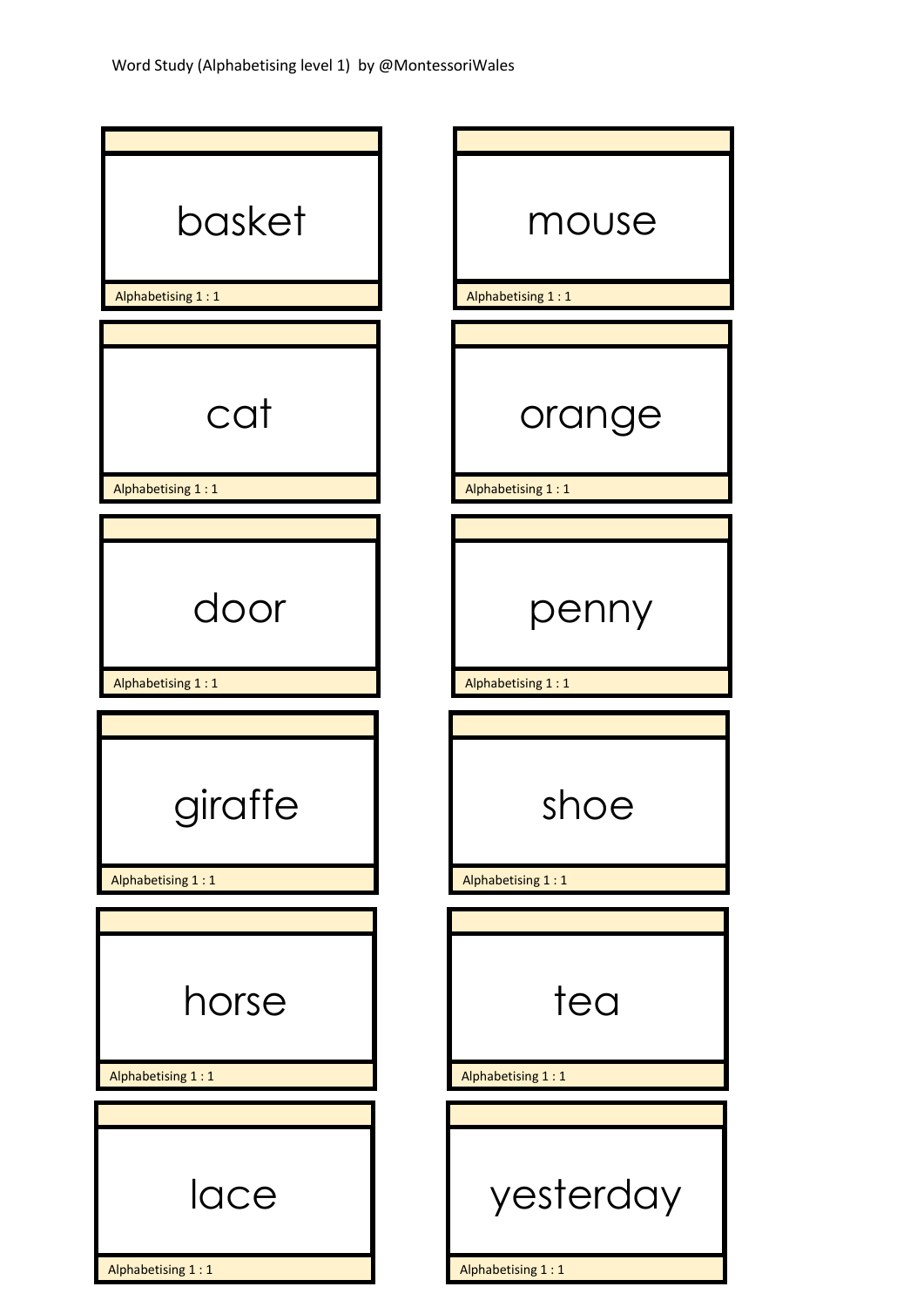| apple<br>Alphabetising 1:2 | motorbike<br>Alphabetising 1:2  |
|----------------------------|---------------------------------|
|                            |                                 |
| boat<br>Alphabetising 1:2  | pepper<br>Alphabetising 1:2     |
|                            |                                 |
| coat                       | race                            |
| Alphabetising 1:2          | Alphabetising 1:2               |
| gloo<br>Alphabetising 1:2  | television<br>Alphabetising 1:2 |
| jam<br>Alphabetising 1:2   | umberella<br>Alphabetising 1:2  |
|                            |                                 |
| lake<br>Alphabetising 1:2  | zebra<br>Alphabetising 1:2      |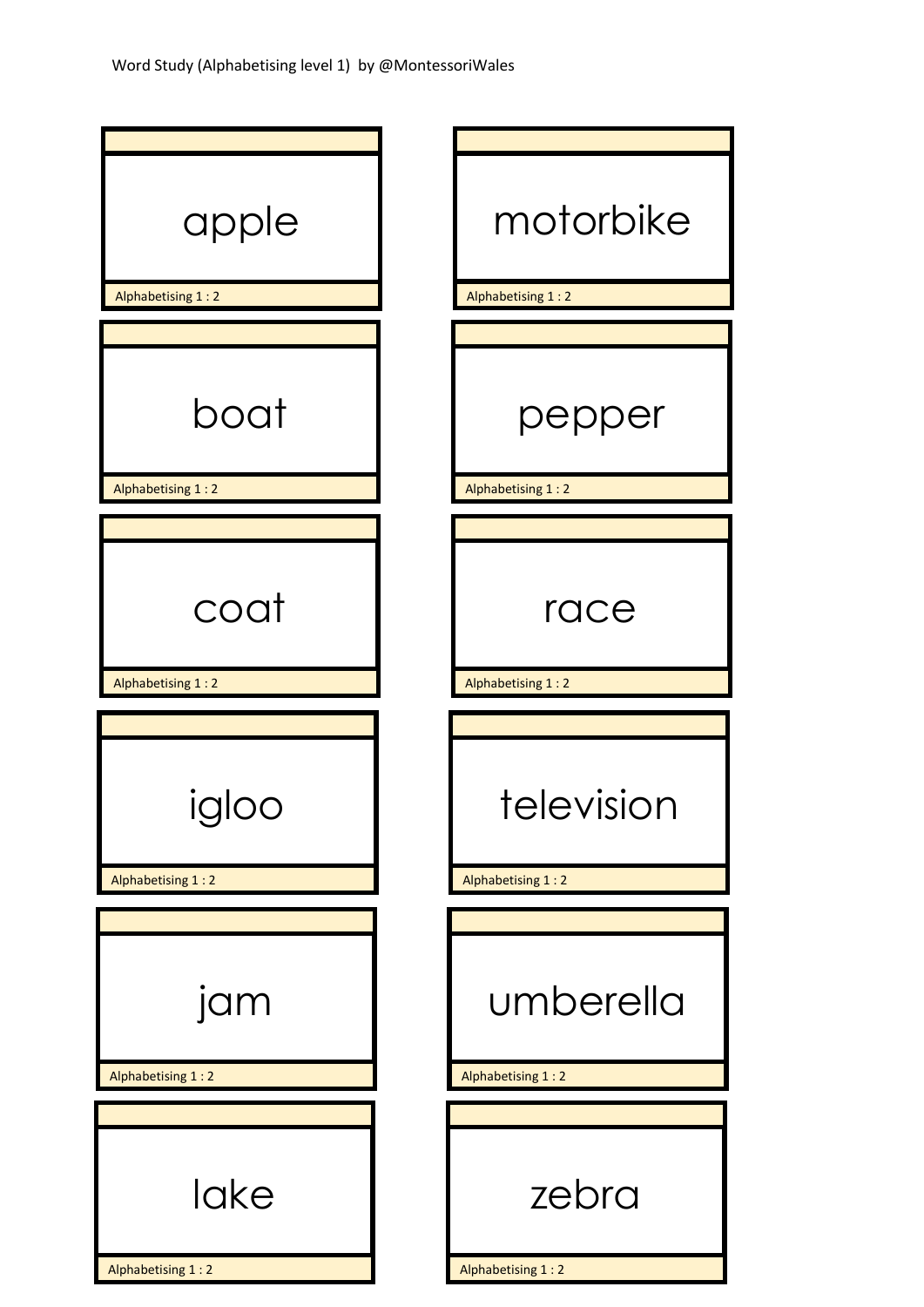| deer<br>Alphabetising 1:3   | move<br>Alphabetising 1:3  |
|-----------------------------|----------------------------|
|                             |                            |
| eskimo<br>Alphabetising 1:3 | near<br>Alphabetising 1:3  |
|                             |                            |
| goat                        | pasta                      |
| Alphabetising 1:3           | Alphabetising 1:3          |
| Alphabetising 1:3           | queue<br>Alphabetising 1:3 |
|                             |                            |
| iguana                      | under                      |
| Alphabetising 1:3           | Alphabetising 1:3          |
|                             |                            |
| kept                        | where                      |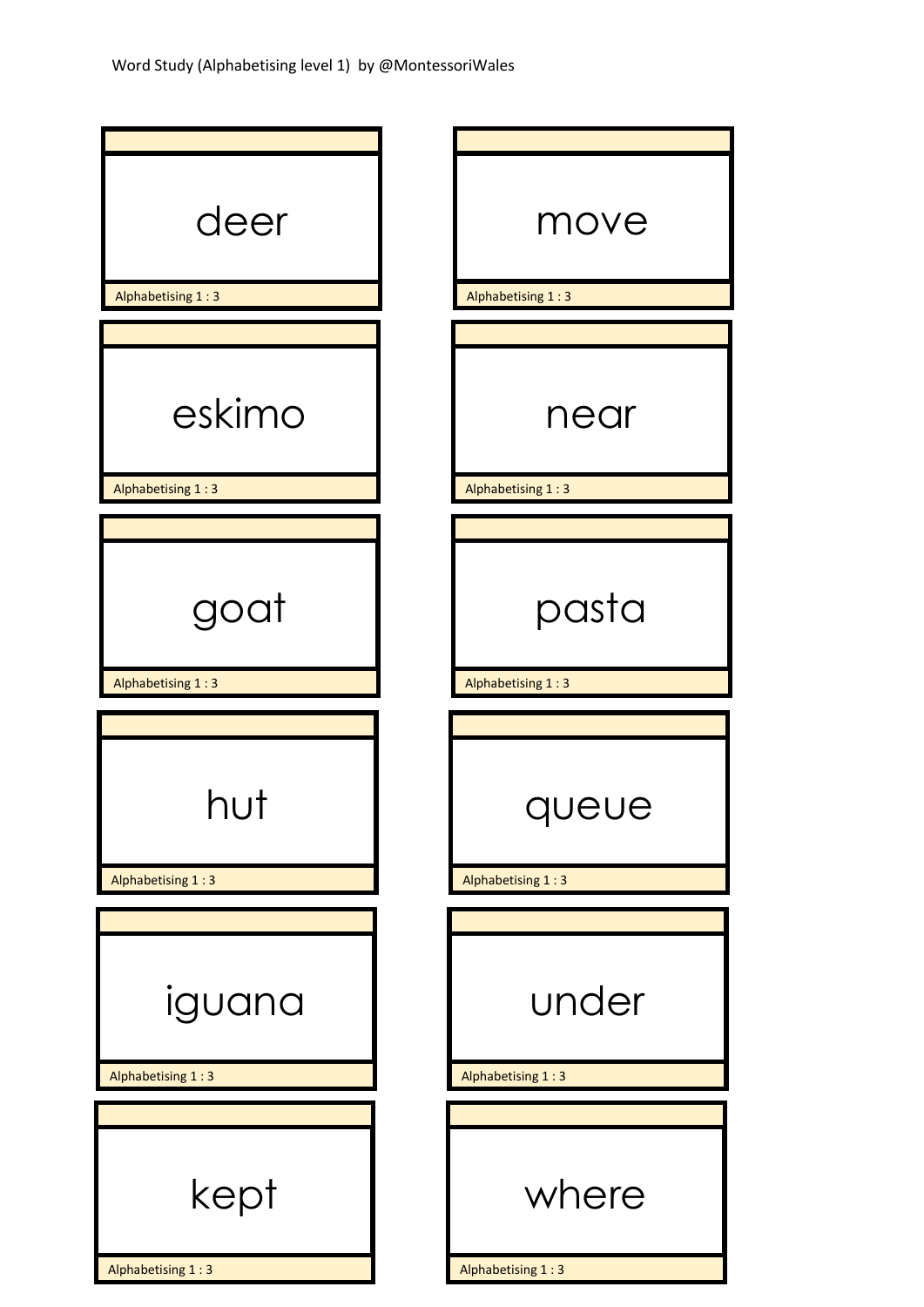| bike                     | open                     |
|--------------------------|--------------------------|
| Alphabetising 1:4        | Alphabetising 1:4        |
|                          |                          |
| COW                      | sand                     |
| Alphabetising 1:4        | Alphabetising 1:4        |
|                          |                          |
| egg                      | turtle                   |
| Alphabetising 1:4        | Alphabetising 1:4        |
|                          |                          |
| de.<br>Alphabetising 1:4 | upo<br>Alphabetising 1:4 |
|                          |                          |
|                          |                          |
| lamp                     | walrus                   |
| Alphabetising 1:4        | Alphabetising 1:4        |
|                          |                          |
| mouse                    | yak                      |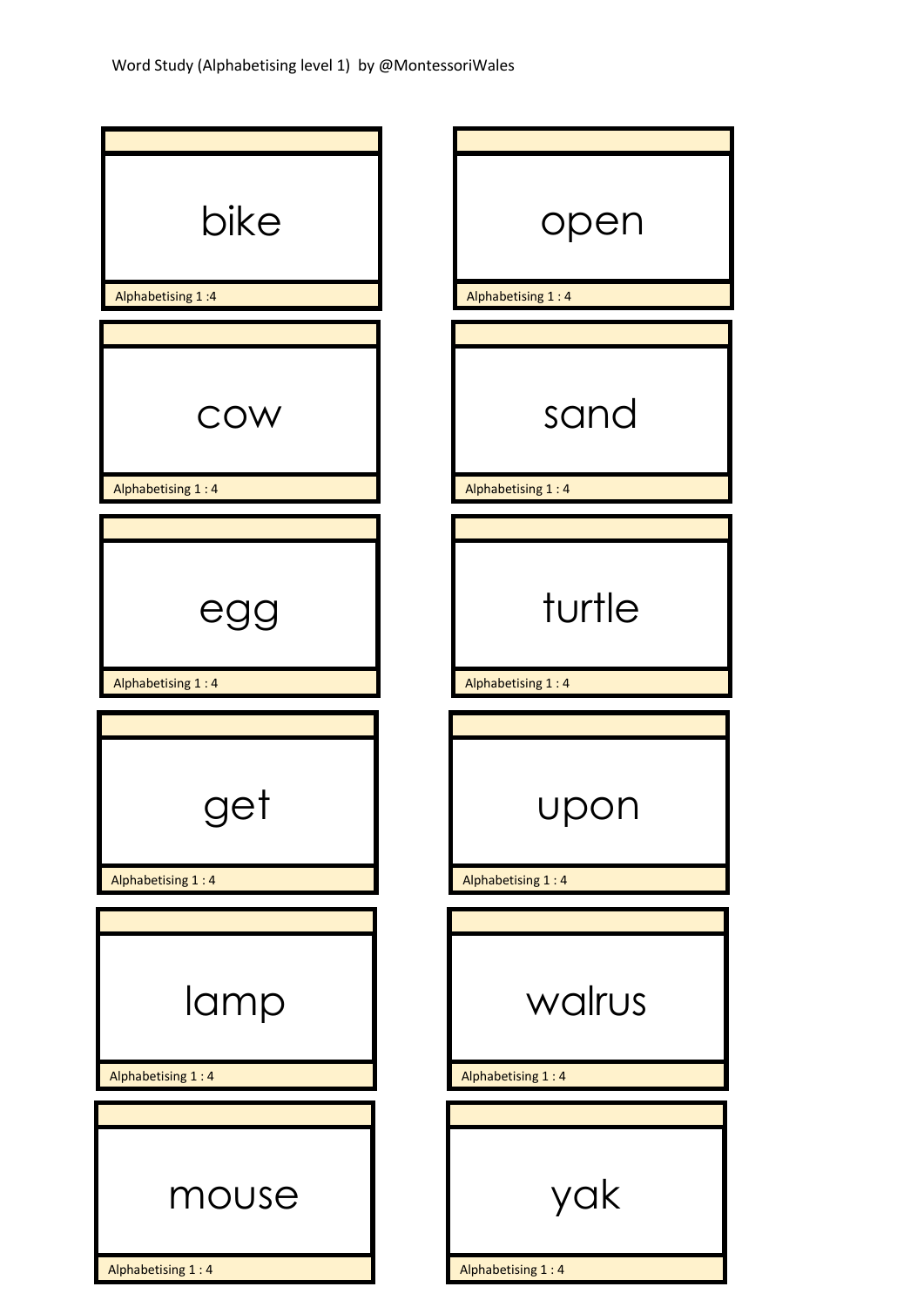| ladder<br>Alphabetising 1:5      |
|----------------------------------|
|                                  |
| marathon<br>Alphabetising 1:5    |
|                                  |
| piglet<br>Alphabetising 1:5      |
|                                  |
| ter<br>roos<br>Alphabetising 1:5 |
|                                  |
| starfish                         |
| Alphabetising 1:5                |
| wolf<br>Alphabetising 1:5        |
|                                  |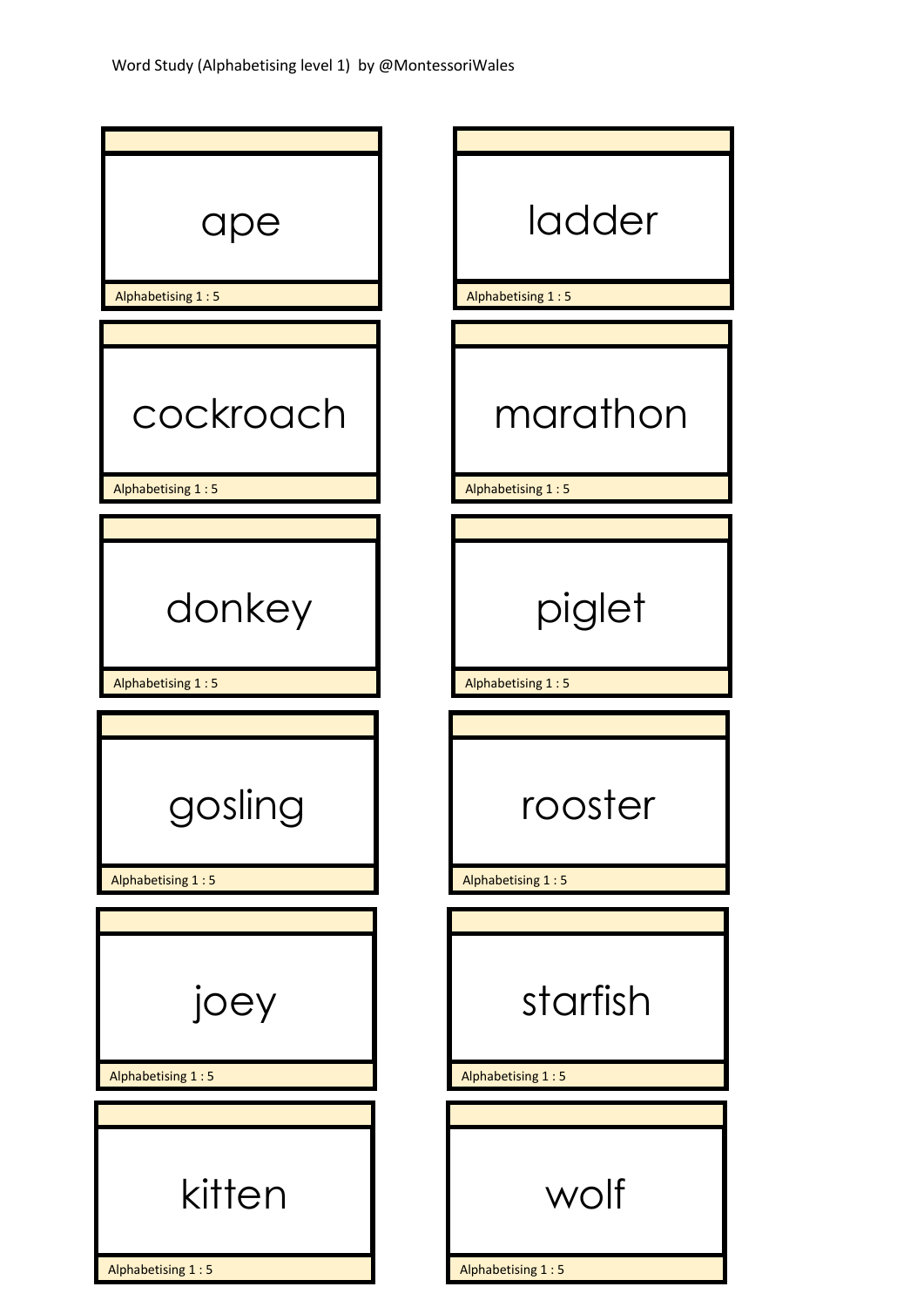| cardigan<br>Alphabetising 1:6 | mankind<br>Alphabetising 1:6 |
|-------------------------------|------------------------------|
|                               |                              |
| doughnut<br>Alphabetising 1:6 | octopus<br>Alphabetising 1:6 |
|                               |                              |
| elephant                      | radio                        |
| Alphabetising 1:6             | Alphabetising 1:6            |
|                               |                              |
| /er<br>Alphabetising 1:6      | terme<br>Alphabetising 1:6   |
|                               |                              |
| kangaroo                      | yellow                       |
| Alphabetising 1:6             | Alphabetising 1:6            |
| ladybird                      | zodiac                       |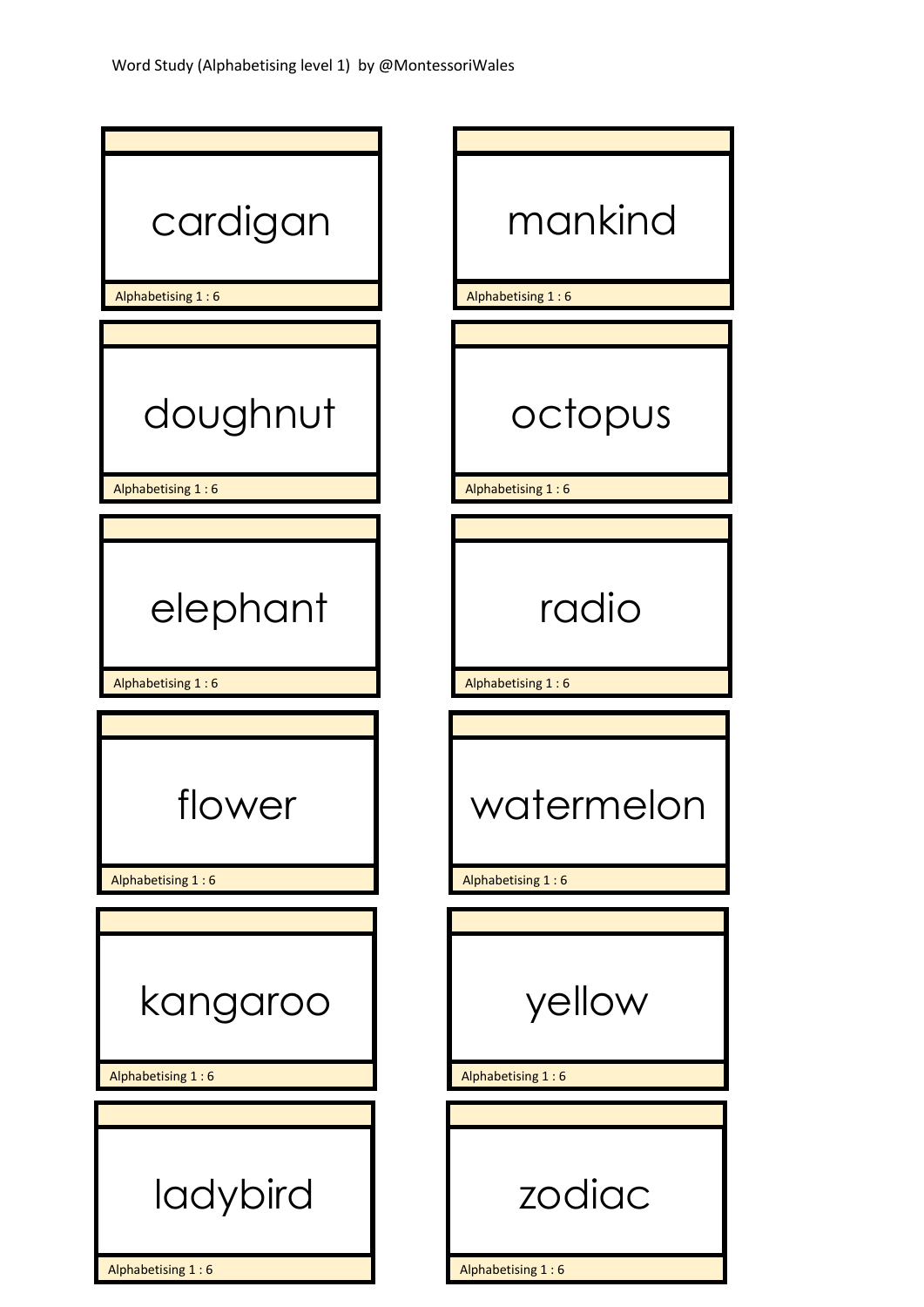| ant                            | mexico                         |
|--------------------------------|--------------------------------|
| Alphabetising 1:7              | Alphabetising 1:7              |
|                                |                                |
| badger<br>Alphabetising 1:7    | nevermind<br>Alphabetising 1:7 |
|                                |                                |
|                                |                                |
| goal                           | origami                        |
| Alphabetising 1:7              | Alphabetising 1:7              |
|                                |                                |
| hibernate<br>Alphabetising 1:7 | quc<br>Alphabetising 1:7       |
|                                |                                |
| iceland                        | spindle                        |
| Alphabetising 1:7              | Alphabetising 1:7              |
|                                |                                |
|                                |                                |
| koala                          | turkey<br>Alphabetising 1:7    |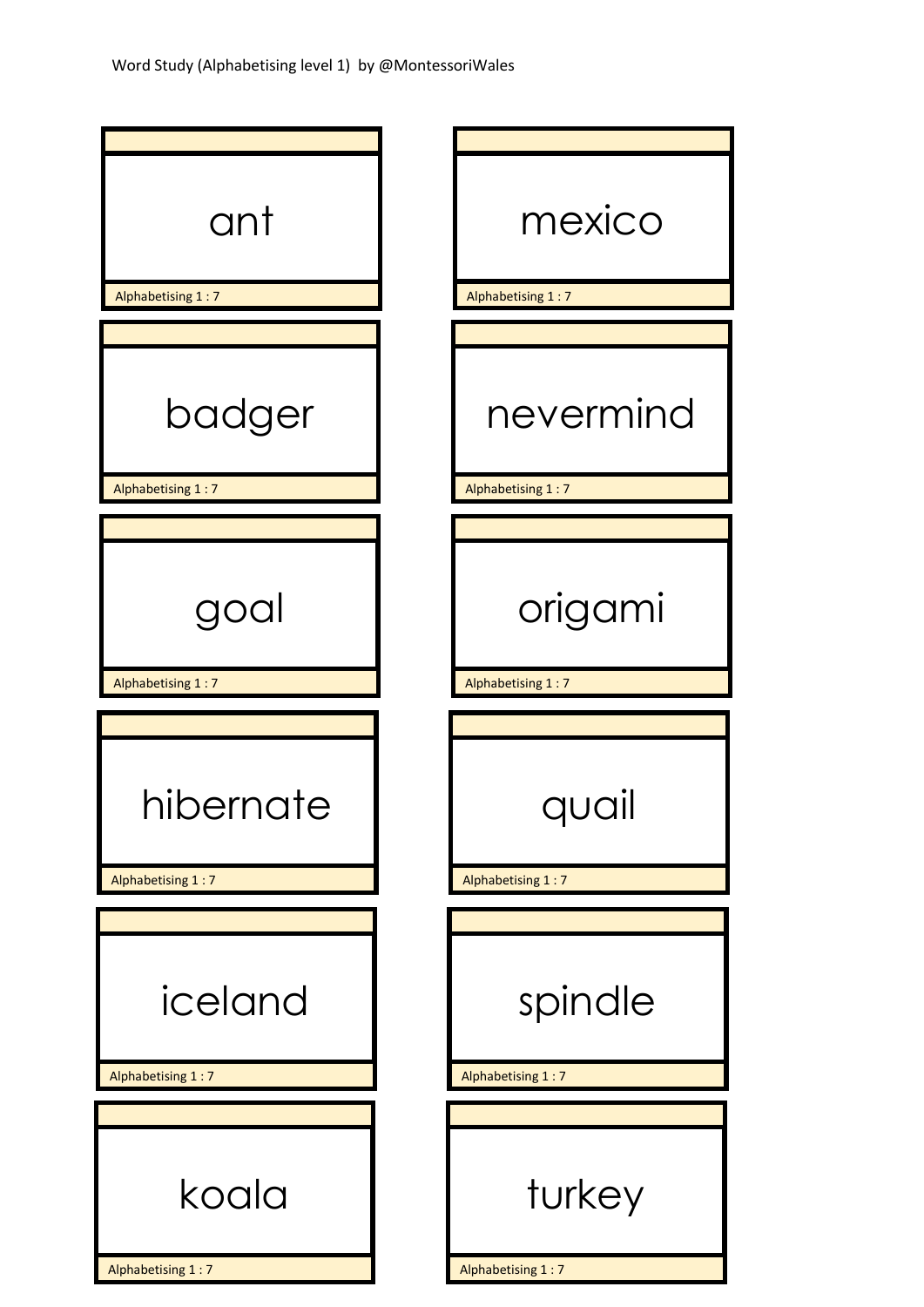| undecided         | xylophone         |
|-------------------|-------------------|
| Alphabetising 1:7 | Alphabetising 1:7 |
|                   |                   |
| video             | yeast             |
| Alphabetising 1:7 | Alphabetising 1:7 |
|                   |                   |
| walking           | zipper            |
| Alphabetising 1:7 | Alphabetising 1:7 |